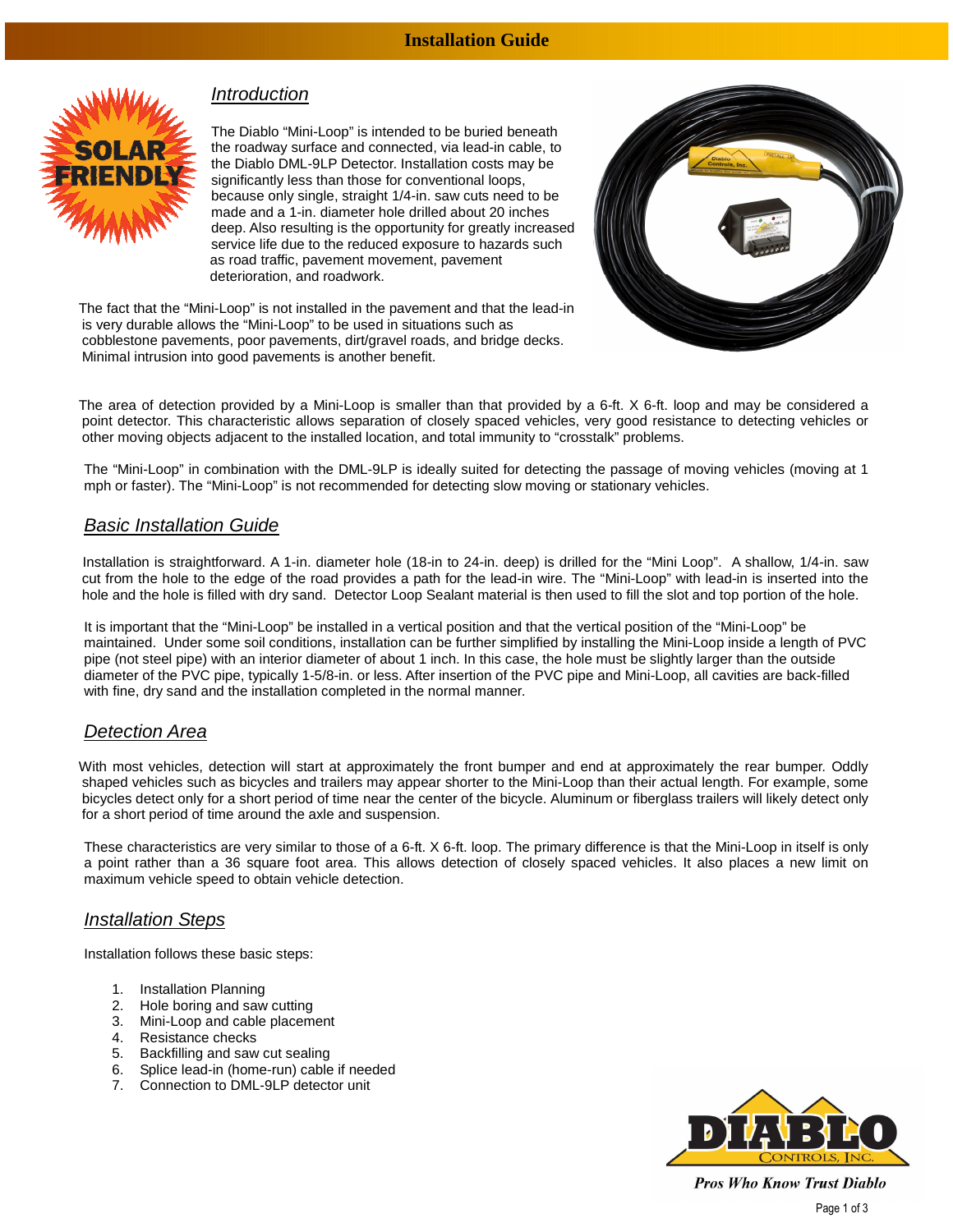# 1. Installation Planning

To fully understand the functionality of this product re-read the **Basic Installation Guide** portion of this manual.

## 2. Hole Boring and Saw Cutting

Typically a 1-in. diameter hole is bored to a depth several inches deeper than final placement to allow for debris in the bottom of the hole. If the soil is such that the hole walls may collapse, it is suggested that a length of PVC pipe (plumbing or electrical) be used to line the hole. This will ensure the Mini-Loop is mounted in a vertical position. It is imperative that the Mini-Loop unit be mounted in a vertical position and that its position is stable. When a liner is used, the bored hole must then be somewhat larger than the pipe outside diameter. Measure the pipe. Plumbing pipe is different from electrical pipe. Plumbing PVC pipe will probably be 1-1/16-in. diameter and electrical PVC pipe will probably be 1-5/32-in. diameter.

After boring the hole (and inserting PVC tube, if used), measure the hole depth to ensure sufficient depth for the Mini-Loop unit to be installed.

A 1/4-in. wide saw cut is then made from the road edge to the hole in the normal manner as for loops. The cut can be shallower than for loop leads, because the cable is only .19-in. diameter. If more convenient, saw cuts may be made before drilling hole for the Mini-Loop units.

### **Typical Mini-Loop Buried Installation**



# 3. Mini-Loop and Cable Placement

Before inserting the Mini-Loop unit into its hole, it is suggested that a ring of colored electrical tape be placed on the cable, so that the top of the tape will line up with the bottom of the saw cut when the bottom of the Mini-Loop unit is at the correct depth. Insert the Mini-Loop unit and lead-in cable.

### 4. Resistance Checks

As a last check before beginning permanent installation, resistance checks should be made. All Mini-Loop units are fully checked at the factory. However, it is possible a unit could have been inadvertently damaged during installation. Such damage will usually be uncovered by a resistance check using an ohmmeter. Anticipated readings are: **.5 ohms nominal per unit and 3.2 ohms per 100 ft. of lead-in cable.**



**Pros Who Know Trust Diablo**